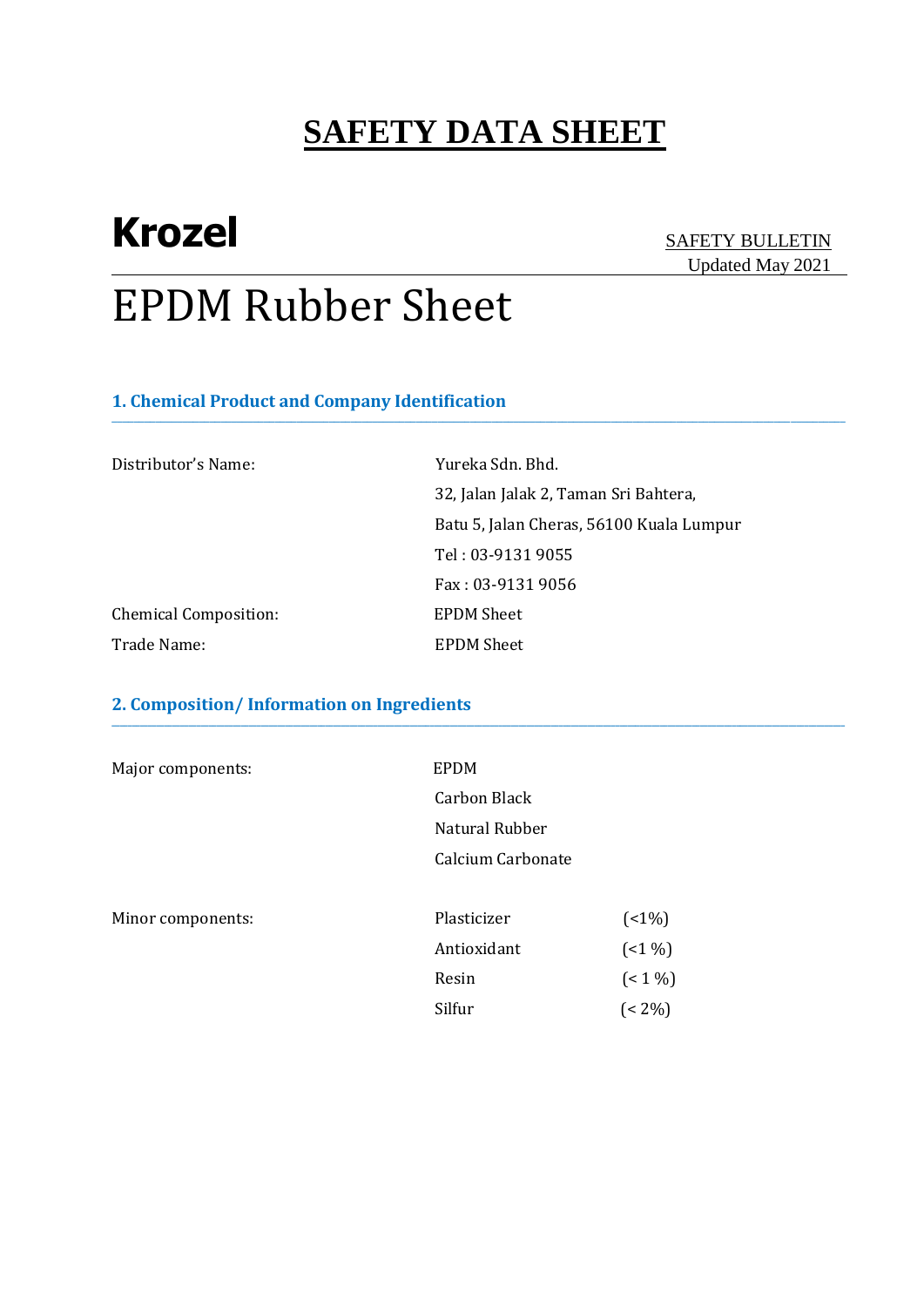**\_\_\_\_\_\_\_\_\_\_\_\_\_\_\_\_\_\_\_\_\_\_\_\_\_\_\_\_\_\_\_\_\_\_\_\_\_\_\_\_\_\_\_\_\_\_\_\_\_\_\_\_\_\_\_\_\_\_\_\_\_\_\_\_\_\_\_\_\_\_\_\_\_\_\_\_\_\_\_\_\_\_\_\_\_\_\_\_\_\_\_\_\_\_\_\_\_\_\_\_\_\_\_\_\_\_\_\_\_\_\_\_\_\_\_\_\_\_\_\_\_\_\_\_\_\_\_\_\_\_\_\_\_\_\_\_\_\_\_\_\_\_\_\_\_\_\_\_\_\_\_\_\_\_\_\_\_\_\_\_\_\_\_\_\_\_\_\_\_\_\_\_\_\_\_\_\_\_\_\_\_\_**

# **Krozel** SAFETY BULLETIN

### **3. Physical and Chemical Properties**

| Appearance:           | Flexible black rubber sheet        |
|-----------------------|------------------------------------|
| Odour:                | Slight typical rubber product odor |
| Specific Gravity:     | 1.4                                |
| <b>Boiling Point:</b> | N/A                                |
| <b>Melting Point:</b> | N/A                                |
| Flash Point:          | $>150^{\circ}$ C                   |
| Vapor Pressure:       | N/A                                |
| Percent Volatile:     | N/A                                |
| Solubility in Water:  | Insoluble                          |

### **4. Health Hazards \_\_\_\_\_\_\_\_\_\_\_\_\_\_\_\_\_\_\_\_\_\_\_\_\_\_\_\_\_\_\_\_\_\_\_\_\_\_\_\_\_\_\_\_\_\_\_\_\_\_\_\_\_\_\_\_\_\_\_\_\_\_\_\_\_\_\_\_\_\_\_\_\_\_\_\_\_\_\_\_\_\_\_\_\_\_\_\_\_\_\_\_\_\_\_\_\_\_\_\_\_\_\_\_\_\_\_\_\_\_\_\_\_\_\_\_\_\_\_\_\_\_\_\_\_\_\_\_\_\_\_\_\_\_\_\_\_\_\_\_\_\_\_\_\_\_\_\_\_\_\_\_\_\_\_\_\_\_\_\_\_\_\_\_\_\_\_\_\_\_\_\_\_\_\_\_\_\_\_\_\_\_**

| Dermal:     | $\cdot$ | May cause skin irritation. For prolonged handling, use    |
|-------------|---------|-----------------------------------------------------------|
|             |         | protective gloves and clothing. Wash hands with mild      |
|             |         | soap after handling. Avoid contact with eyes. If the eyes |
|             |         | are irritated flush with water for ten minutes. Obtain    |
|             |         | medical attention. Avoid ingestion. If ingested seek      |
|             |         | medical attention.                                        |
| Inhalation: |         | Excessive inhalation can cause headache, nausea,          |
|             |         | irritation. Handle the product in minimum quantity        |
|             |         | and work in well-ventilated area.                         |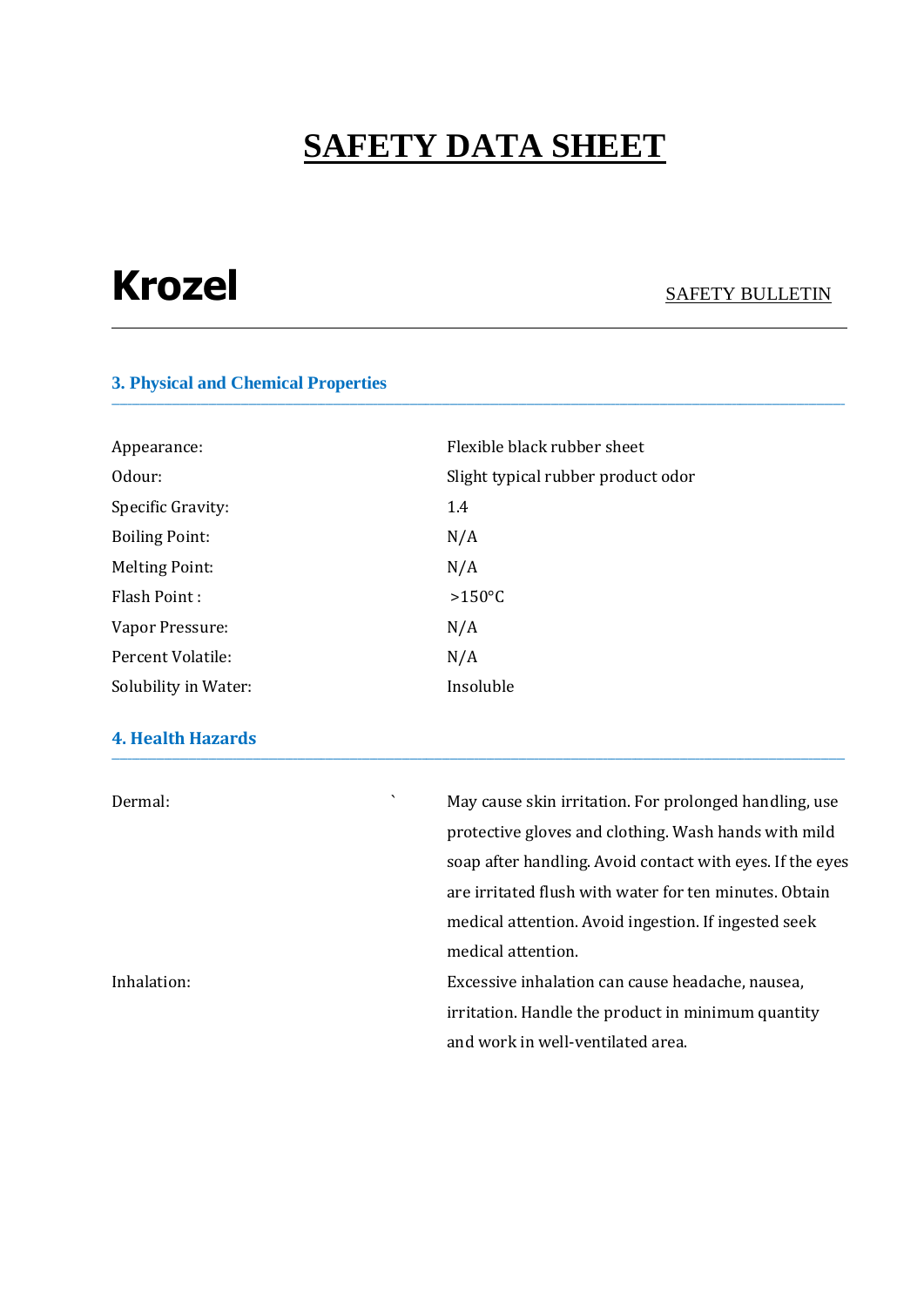| <b>Krozel</b> | <b>SAFETY BULLETIN</b> |
|---------------|------------------------|
|---------------|------------------------|

### **5. Fire Fighting Measures \_\_\_\_\_\_\_\_\_\_\_\_\_\_\_\_\_\_\_\_\_\_\_\_\_\_\_\_\_\_\_\_\_\_\_\_\_\_\_\_\_\_\_\_\_\_\_\_\_\_\_\_\_\_\_\_\_\_\_\_\_\_\_\_\_\_\_\_\_\_\_\_\_\_\_\_\_\_\_\_\_\_\_\_\_\_\_\_\_\_\_\_\_\_\_\_\_\_\_\_\_\_\_\_\_\_\_\_\_\_\_\_\_\_\_\_\_\_\_\_\_\_\_\_\_\_\_\_\_\_\_\_\_\_\_\_\_\_\_\_\_\_\_\_\_\_\_\_\_\_\_\_\_\_\_\_\_\_\_\_\_\_\_\_\_\_\_\_\_\_\_\_\_\_\_\_\_\_\_\_\_\_** Flash Point:  $>204$ °C Firefighting procedures: Use full protective equipment and SCBA, filter masks, etc. Means of extinction: <br>
High expansion foam, water fog and spray. **6. Reactivity and Stability \_\_\_\_\_\_\_\_\_\_\_\_\_\_\_\_\_\_\_\_\_\_\_\_\_\_\_\_\_\_\_\_\_\_\_\_\_\_\_\_\_\_\_\_\_\_\_\_\_\_\_\_\_\_\_\_\_\_\_\_\_\_\_\_\_\_\_\_\_\_\_\_\_\_\_\_\_\_\_\_\_\_\_\_\_\_\_\_\_\_\_\_\_\_\_\_\_\_\_\_\_\_\_\_\_\_\_\_\_\_\_\_\_\_\_\_\_\_\_\_\_\_\_\_\_\_\_\_\_\_\_\_\_\_\_\_\_\_\_\_\_\_\_\_\_\_\_\_\_\_\_\_\_\_\_\_\_\_\_\_\_\_\_\_\_\_\_\_\_\_\_\_\_\_\_\_\_\_\_\_\_\_** Stability: Stability: Stability: Product is non-reactive with aliphatic hydrocarbons and non-polar chemicals. Do not use in contact with strong acids and alkaline solutions. Reactivity:  $\blacksquare$  Stable under normal working and storage condition. Store below 35 °C in cool, dry location. Combustion products are toxic, combustible and corrosive

### **7. Disposal Considerations \_\_\_\_\_\_\_\_\_\_\_\_\_\_\_\_\_\_\_\_\_\_\_\_\_\_\_\_\_\_\_\_\_\_\_\_\_\_\_\_\_\_\_\_\_\_\_\_\_\_\_\_\_\_\_\_\_\_\_\_\_\_\_\_\_\_\_\_\_\_\_\_\_\_\_\_\_\_\_\_\_\_\_\_\_\_\_\_\_\_\_\_\_\_\_\_\_\_\_\_\_\_\_\_\_\_\_\_\_\_\_\_\_\_\_\_\_\_\_\_\_\_\_\_\_\_\_\_\_\_\_\_\_\_\_\_\_\_\_\_\_\_\_\_\_\_\_\_\_\_\_\_\_\_\_\_\_\_\_\_\_\_\_\_\_\_\_\_\_\_\_\_\_\_\_\_\_\_\_\_\_\_**

Disposal must be in accordance with Federal, State and Local Regulations. Bury waste in approved landfill site. Do not incinerate.